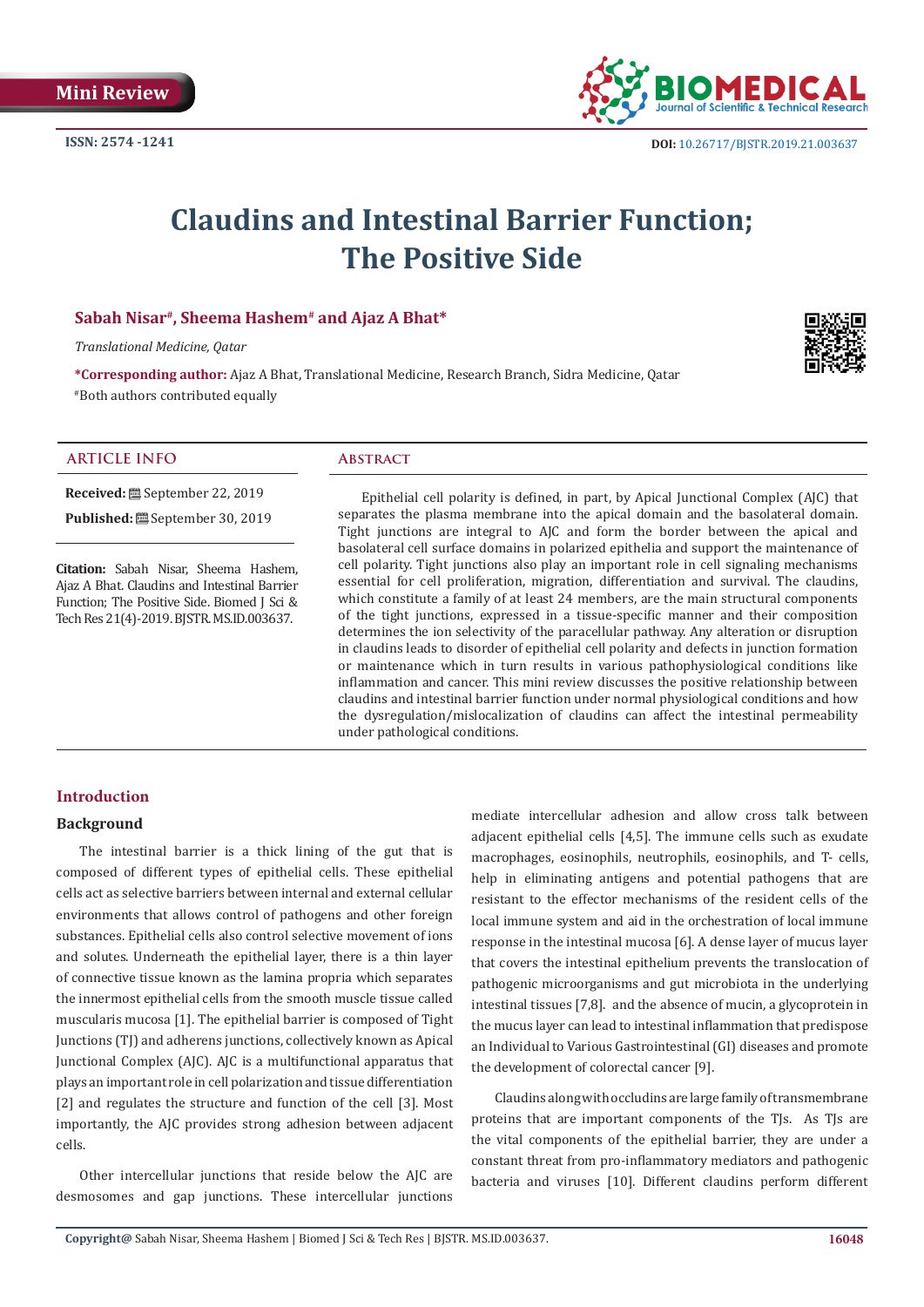roles in maintaining the integrity of the intestinal epithelium. Any alteration in the levels of claudins can result in the disruption of the intestinal barrier integrity. Claudins are made up of two extracellular loop domains with N- and C-terminals and they have the ability to oligomerize in cis- and trans- configuration in order to from diverse combinations [11,12]. Claudins are grouped into two categories known as tight claudins (claudin 1, 3, 4, 5 and 18) and leaky claudins (claudin 2, 10 and 15) based on their epithelial permeability [13].

Tight claudins control the adhesion and tightness of the intestinal barrier, while leaky claudins control paracellular permeability [13]. Claudins 3,4 and 7 are expressed at the luminal surface while claudins 2, 10, 13 and 15 are expressed in the crypt-luminal axis [14,15]. As these intestinal claudins are involved in the integrity of the intestinal barrier, disruption of the claudins can result in mucosal inflammation leading to inflamed gut. The disruption of the intercellular adhesions between cells can also result in an increase in the epithelial cell motility and migration of mesenchymal cells, a process known as epithelial Mesenchymal Transition (EMT) [16] (Figure 1). This transition causes a decrease in epithelial markers such as E-cadherin and increase in mesenchymal markers such as N-cadherin, vimentin, snail, slug, ZEB-1 and Twist [17]. Claudins play a vital role in the EMT process. Claudin-4 is considered as the main marker of EMT as it increases the number of TJ strands and trans-epithelial resistance but decreases Na+ ion permeability [17]. The alteration of claudin-7 has been shown to disturb the epithelial homeostasis and cause neonatal death in mice and loss of claudin-7 induces EMT and promotes colon cancer [18].



**Figure 1:** Claudins are expressed at the site of tight junctions localized on the apical cell membrane. Claudins regulate the gate function and barrier function of tight junctions under normal physiological conditions. However, during cancer development/ progression, tight junctions are often lost, or claudins translocate to other cellular compartments. This facilitates malignant transformation and EMT.

Claudins not only reside in TJs but some claudins such as claudin 1, 3, 4, 5 and 7 also localize in the plasma membrane of enterocytes [19]. There is little information about the function of non-junctional claudins, but studies have shown that they might play a role in the extracellular matrix and could be involved in maintaining epithelial homeostasis [19,20]. Role of different claudin isoforms have been discussed in various studies. As claudins are important in maintaining the intestinal homeostasis, claudin-1 has been found to regulate intestinal epithelial homeostasis through modulation of Notch signaling [21]. Claudin-1 also plays an important role in the regulation of cellular transformation and metastatic behavior in colon cancer and altered expression of claudin-1 has been found to have significant effects on the growth of xenograft tumors in athymic mice [22]. A study found that the integrity of intestinal barrier is reduced by the downregulation of claudin 5 and 8 [23].

While the expression of claudin-2, which is involved in the formation of paracellular water channels is upregulated in inflammatory bowel diseases (IBDs) and promotes inflammation process [24]. Studies have also shown that claudin-7 deficient mice exhibited intestinal defects such as mucosal alterations and inflammation with high production of cytokines [25]. and also increased the paracellular flux of small organic solutes in the intestinal epithelial cells of mice [26]. On the other hand, increased expression of claudin-2 in villin-claudin-2 transgenic mice resulted in increased mucosal permeability and colon length but despite having a leaky colon, claudin-2 protected the mice from experimentally induced colitis [24]. Claudin-2 is also found to decrease paracellular Na+ permeability in the small intestine of claudin-2 knockout mice [27]. Another study demonstrated that claudin-15 knockout mice developed intestinal abnormalities causing increased disassembly of TJs and enhanced proliferation of cryptic cells resulting in the formation of mega intestine [28].

Within the GI tract, some of the pathogenic bacteria such as Clostridium perfringens enterotoxin (CPE) invade the epithelial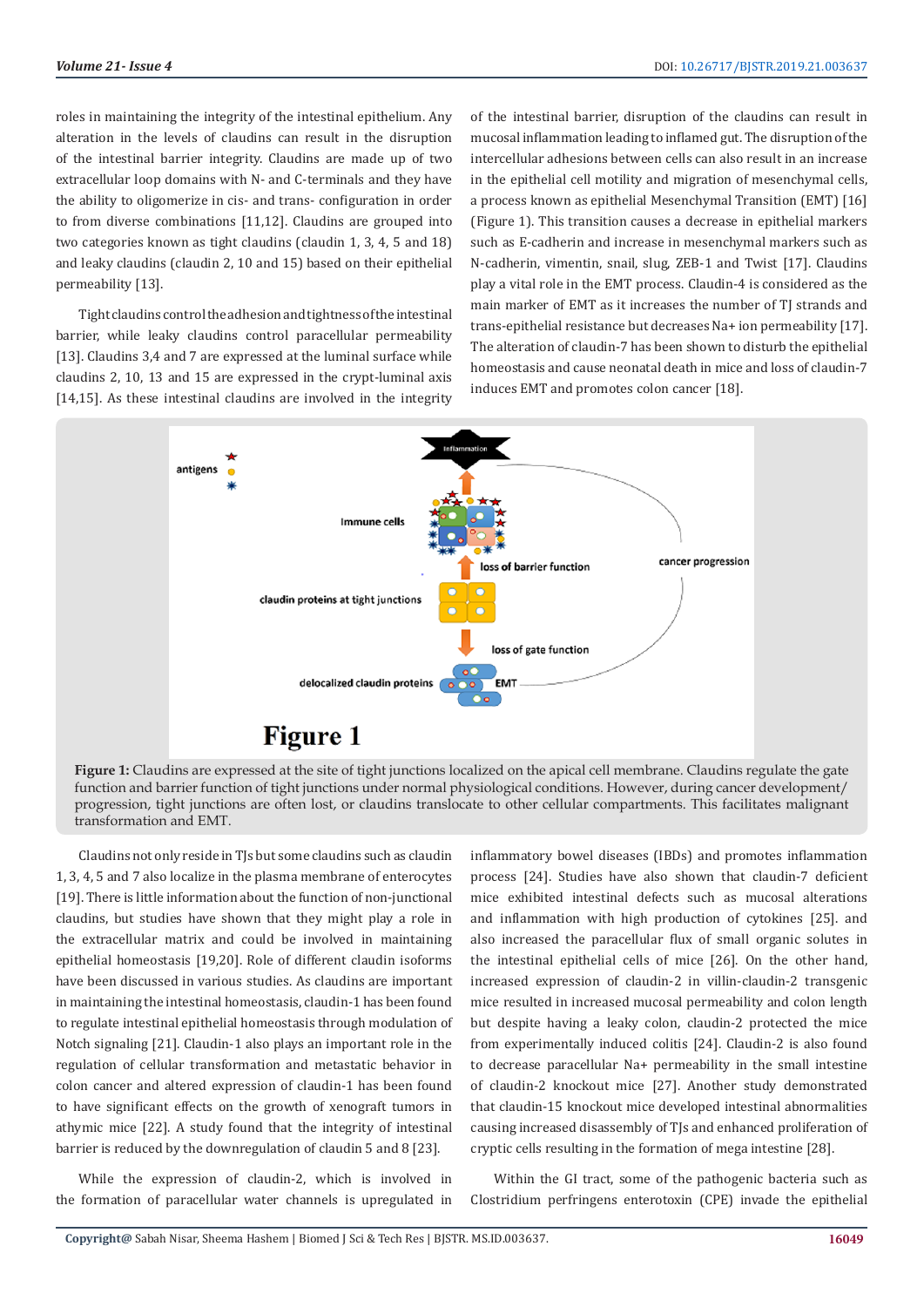cells of ileum by binding with specific claudins such as claudin 3 and 4 resulting in the disassembly of TJs [29,30]. The C-Terminal Region of Cpe (cCPE) binds with claudin-3 and 4 with high affinity and although the cCPE region is not cytotoxic, it acts as a modulator of TJs and its recombinant cCPE proteins can be used for drug delivery and in treatment of tumors that overexpress claudins [31]. The cCPE is also found to form hydrophobic and hydrophilic interactions with the extracellular segments of claudin-19 [32]. Claudins are also involved in certain virus infections such as claudin-1 is an essential component that is required for hepatitis C virus (HCV) infection as it allows the entry of HCV and is the first factor to be compromised during HCV infection [33]. On the other hand, Helicobacter pylori induces the loss of claudins 4 and 5 from gastric epithelial TJs resulting in increased epithelial permeability [34]. Claudins are also responsible for the phosphorylation of Ephrin B1 by cell-cell contact. Ephrin B1 forms an in vivo complex with adjacent claudin-1 or claudin-4 through binding with their extracellular domains and overexpression of Ephrin B1 altered the cell-cell adhesion in epithelial and cancer cells [35].

Apart from the many functions of claudins, they can be also used as non-invasive biomarkers for intestinal barrier function [36]. They are used as urinary biomarkers such as claudin-3 levels are higher in urine levels in conditions like hemorrhagic shock, IBD and necrotizing enterocolitis [37]. Claudins can be also used as targets for the visualization of different tumors such as claudin-1 is used as target for near infrared (NIR)-antibody based imaging for the purpose of visualizing primary and metastatic colorectal tumors [38]. Claudins are an integral part of the TJs that modulate barrier function, inflammation and regulate solute transport in the GI tract to maintain intestinal homeostasis. Disruption or abnormal expression of claudins can result in various pathophysiological conditions. Claudins can also be promising drug targets that can be used for the development of claudin-based drugs. Claudins can also serve as promoters in mucosal healing by restoring TJs but awaits further research. By exploring various methods that help in the regulation of claudins by different molecules or chemical agents can help in enhancing the intestinal permeability and can aid in the treatment of intestinal diseases and various cancers.

#### **References**

- 1. [Rao J, Wang J \(2010\) Intestinal Architecture and Development, in](https://www.ncbi.nlm.nih.gov/books/NBK54091/)  [Regulation of Gastrointestinal Mucosal Growth. Morgan & Claypool Life](https://www.ncbi.nlm.nih.gov/books/NBK54091/)  [Sciences: San Rafael \(CA\).](https://www.ncbi.nlm.nih.gov/books/NBK54091/)
- 2. [Tepass U \(2003\) Claudin complexities at the apical junctional complex.](https://www.nature.com/articles/ncb0703-595?proof=trueIn)  [Nature Cell Biology 5: 595-597.](https://www.nature.com/articles/ncb0703-595?proof=trueIn)
- 3. [Vogelmann R, WJ Nelson WJ \(2005\) Fractionation of the epithelial apical](https://www.ncbi.nlm.nih.gov/pmc/articles/PMC545905/)  [junctional complex: reassessment of protein distributions in different](https://www.ncbi.nlm.nih.gov/pmc/articles/PMC545905/)  [substructures. Molecular biology of the cell 16\(2\): 701-716.](https://www.ncbi.nlm.nih.gov/pmc/articles/PMC545905/)
- 4. [Garcia Hernandez V, Quiros M, Nusrat A \(2017\) Intestinal epithelial](https://www.ncbi.nlm.nih.gov/pubmed/28493289)  [claudins: expression and regulation in homeostasis and inflammation.](https://www.ncbi.nlm.nih.gov/pubmed/28493289)  [Annals of the New York Academy of Sciences 1397\(1\): 66-79.](https://www.ncbi.nlm.nih.gov/pubmed/28493289)
- 5. [Tsukita S, Furuse M, Itoh M \(2001\) Multifunctional strands in tight](https://www.ncbi.nlm.nih.gov/pubmed/11283726)  [junctions. Nature Reviews Molecular Cell Biology 2\(4\): 285-293.](https://www.ncbi.nlm.nih.gov/pubmed/11283726)
- 6. [Schenk M, Mueller C \(2008\) The mucosal immune system at](https://www.ncbi.nlm.nih.gov/pubmed/18492562) [the gastrointestinal barrier. Best Practice & Research Clinical](https://www.ncbi.nlm.nih.gov/pubmed/18492562) [Gastroenterology 22\(3\): 391-409.](https://www.ncbi.nlm.nih.gov/pubmed/18492562)
- 7. [Schroeder BO \(2019\) Fight them or feed them: how the intestinal mucus](https://academic.oup.com/gastro/article/7/1/3/5305718) [layer manages the gut microbiota. Gastroenterology report 7\(1\): 3-12.](https://academic.oup.com/gastro/article/7/1/3/5305718)
- 8. [Yu Y, Sitaraman, Gewirtz AT \(2004\) Intestinal epithelial cell regulation of](https://link.springer.com/article/10.1385/IR:29:1-3:055) [mucosal inflammation. Immunologic Research 29\(1\): 55-67.](https://link.springer.com/article/10.1385/IR:29:1-3:055)
- 9. [Chelakkot C, Ghim J, Ryu SH \(2018\) Mechanisms regulating intestinal](https://www.ncbi.nlm.nih.gov/pubmed/30115904) [barrier integrity and its pathological implications. Experimental &](https://www.ncbi.nlm.nih.gov/pubmed/30115904) [Molecular Medicine 50\(8\): 103.](https://www.ncbi.nlm.nih.gov/pubmed/30115904)
- 10. [Bhat AA, Shanmugakonar M, Al Naemi HA, Haris M, Uddin S, et al.](https://www.ncbi.nlm.nih.gov/pubmed/30728783) [\(2019\) Tight Junction Proteins and Signaling Pathways in Cancer and](https://www.ncbi.nlm.nih.gov/pubmed/30728783) [Inflammation: A Functional Crosstalk. Frontiers in physiology 9: 1942-](https://www.ncbi.nlm.nih.gov/pubmed/30728783) [1942.](https://www.ncbi.nlm.nih.gov/pubmed/30728783)
- 11. [Overgaard CE, Daugherty BL, Mitchell LA, Koval M \(2011\) Claudins:](https://www.ncbi.nlm.nih.gov/pubmed/21275791) [control of barrier function and regulation in response to oxidant stress.](https://www.ncbi.nlm.nih.gov/pubmed/21275791) [Antioxidants & redox signaling 15\(5\): 1179-1193.](https://www.ncbi.nlm.nih.gov/pubmed/21275791)
- 12. [Koval M \(2013\) Differential pathways of claudin oligomerization and](https://www.ncbi.nlm.nih.gov/pmc/articles/PMC3867512/) [integration into tight junctions. Tissue barriers 1\(3\): e24518-e24518.](https://www.ncbi.nlm.nih.gov/pmc/articles/PMC3867512/)
- 13. [Anderson JM, Van Itallie CM \(2009\) Physiology and Function of the Tight](https://www.ncbi.nlm.nih.gov/pubmed/20066090) [Junction. Cold Spring Harbor Perspectives in Biology 1\(2\).](https://www.ncbi.nlm.nih.gov/pubmed/20066090)
- 14. [Ivanov AI, Nusrat, Parkos CA \(2004\) Endocytosis of epithelial apical](https://www.ncbi.nlm.nih.gov/pmc/articles/PMC307538/) [junctional proteins by a clathrin-mediated pathway into a unique](https://www.ncbi.nlm.nih.gov/pmc/articles/PMC307538/) [storage compartment. Molecular biology of the cell 15\(1\): 176-188.](https://www.ncbi.nlm.nih.gov/pmc/articles/PMC307538/)
- 15. [Singh AB, Sharma, Dhawan P \(2010\) Claudin family of proteins and](https://www.hindawi.com/journals/jo/2010/541957/) [cancer: an overview. Journal of oncology 541957-541957.](https://www.hindawi.com/journals/jo/2010/541957/)
- 16. [Guarino M, Rubino, Ballabio \(2007\) The role of epithelial Mesenchymal](https://www.ncbi.nlm.nih.gov/pubmed/17558857) [transition in cancer pathology. Pathology 39\(3\): 305-318.](https://www.ncbi.nlm.nih.gov/pubmed/17558857)
- 17. [Rendon Huerta E, Chavarria Velazquez C, Monta](https://www.omicsonline.org/claudins-inflammation-and-epithelialmesenchymal-transition-in-gastric-tissue-2161-069X-3-149.php?aid=21285)ño L, Claudins (2013) [Inflammation and Epithelial-Mesenchymal Transition in Gastric Tissue.](https://www.omicsonline.org/claudins-inflammation-and-epithelialmesenchymal-transition-in-gastric-tissue-2161-069X-3-149.php?aid=21285) [Journal of Gastrointestinal & Digestive System.](https://www.omicsonline.org/claudins-inflammation-and-epithelialmesenchymal-transition-in-gastric-tissue-2161-069X-3-149.php?aid=21285)
- 18. [Bhat AA, Washington MK, Beauchamp RD, Singh AB, Dhawan P, et](https://www.ncbi.nlm.nih.gov/pubmed/25500541) [al. \(2015\) Claudin 7 expression induces mesenchymal to epithelial](https://www.ncbi.nlm.nih.gov/pubmed/25500541) [transformation \(MET\) to inhibit colon tumorigenesis. Oncogene 34\(35\):](https://www.ncbi.nlm.nih.gov/pubmed/25500541) [4570-4580.](https://www.ncbi.nlm.nih.gov/pubmed/25500541)
- 19. [Luissint AC, Parkos, Nusrat A \(2016\) Inflammation and the Intestinal](https://www.ncbi.nlm.nih.gov/pubmed/27436072) [Barrier: Leukocyte-Epithelial Cell Interactions, Cell Junction Remodeling,](https://www.ncbi.nlm.nih.gov/pubmed/27436072) [and Mucosal Repair. Gastroenterology 151\(4\): 616-632.](https://www.ncbi.nlm.nih.gov/pubmed/27436072)
- 20. Anderson SM (2015) Chapter 46 Lactation and its Hormonal Control, in Knobil and Neill's Physiology of Reproduction. (4<sup>th</sup> Edn).
- 21. [Pope JL, Washington MK, Beauchamp RD, Singh AB, Dhawan P, et al.](https://www.ncbi.nlm.nih.gov/pubmed/23766441) [\(2014\) Claudin-1 regulates intestinal epithelial homeostasis through the](https://www.ncbi.nlm.nih.gov/pubmed/23766441) [modulation of Notch-signalling. Gut 63\(4\): 622-634.](https://www.ncbi.nlm.nih.gov/pubmed/23766441)
- 22. [Dhawan P, Schmidt C, Neff J, Washington MK, Beauchamp RD, et al.](https://www.ncbi.nlm.nih.gov/pubmed/15965503) [\(2005\) Claudin-1 regulates cellular transformation and metastatic](https://www.ncbi.nlm.nih.gov/pubmed/15965503) [behavior in colon cancer. The Journal of clinical investigation 115\(7\):](https://www.ncbi.nlm.nih.gov/pubmed/15965503) [1765-1776.](https://www.ncbi.nlm.nih.gov/pubmed/15965503)
- 23. [Zeissig S, Kroesen, Zeitz M, Fromm M, Schulzkeet, et al. \(2007\) Changes](https://www.ncbi.nlm.nih.gov/pmc/articles/PMC1856677/) [in expression and distribution of claudin 2, 5 and 8 lead to discontinuous](https://www.ncbi.nlm.nih.gov/pmc/articles/PMC1856677/) [tight junctions and barrier dysfunction in active Crohn's disease. Gut](https://www.ncbi.nlm.nih.gov/pmc/articles/PMC1856677/) [56\(1\): 61-72.](https://www.ncbi.nlm.nih.gov/pmc/articles/PMC1856677/)
- 24. [Ahmad R, Mary K, Washington, Luc Van Kaer, Punita Dhawan, et al.](https://www.ncbi.nlm.nih.gov/pmc/articles/PMC4221190/) [\(2014\) Targeted colonic claudin-2 expression renders resistance to](https://www.ncbi.nlm.nih.gov/pmc/articles/PMC4221190/) [epithelial injury, induces immune suppression, and protects from colitis.](https://www.ncbi.nlm.nih.gov/pmc/articles/PMC4221190/) [Mucosal Immunology 7: 1340.](https://www.ncbi.nlm.nih.gov/pmc/articles/PMC4221190/)
- 25. [Ding L, Lu Q, Renegar R, Cao J, Chen YH, et al. \(2012\) Inflammation](https://www.ncbi.nlm.nih.gov/pubmed/22044670) [and disruption of the mucosal architecture in claudin-7-deficient mice.](https://www.ncbi.nlm.nih.gov/pubmed/22044670) [Gastroenterology 142\(2\): 305-315.](https://www.ncbi.nlm.nih.gov/pubmed/22044670)
- 26. Tanaka H, [Kiyonari H, Shioi G, Tamura A, Tsukita S, et al. \(2015\) Intestinal](https://www.ncbi.nlm.nih.gov/pubmed/25691495) [deletion of em Claudin-7enhances paracellular organic solute flux and](https://www.ncbi.nlm.nih.gov/pubmed/25691495) [initiates colonic inflammation in mice. Gut 64\(10\): 1529.](https://www.ncbi.nlm.nih.gov/pubmed/25691495)